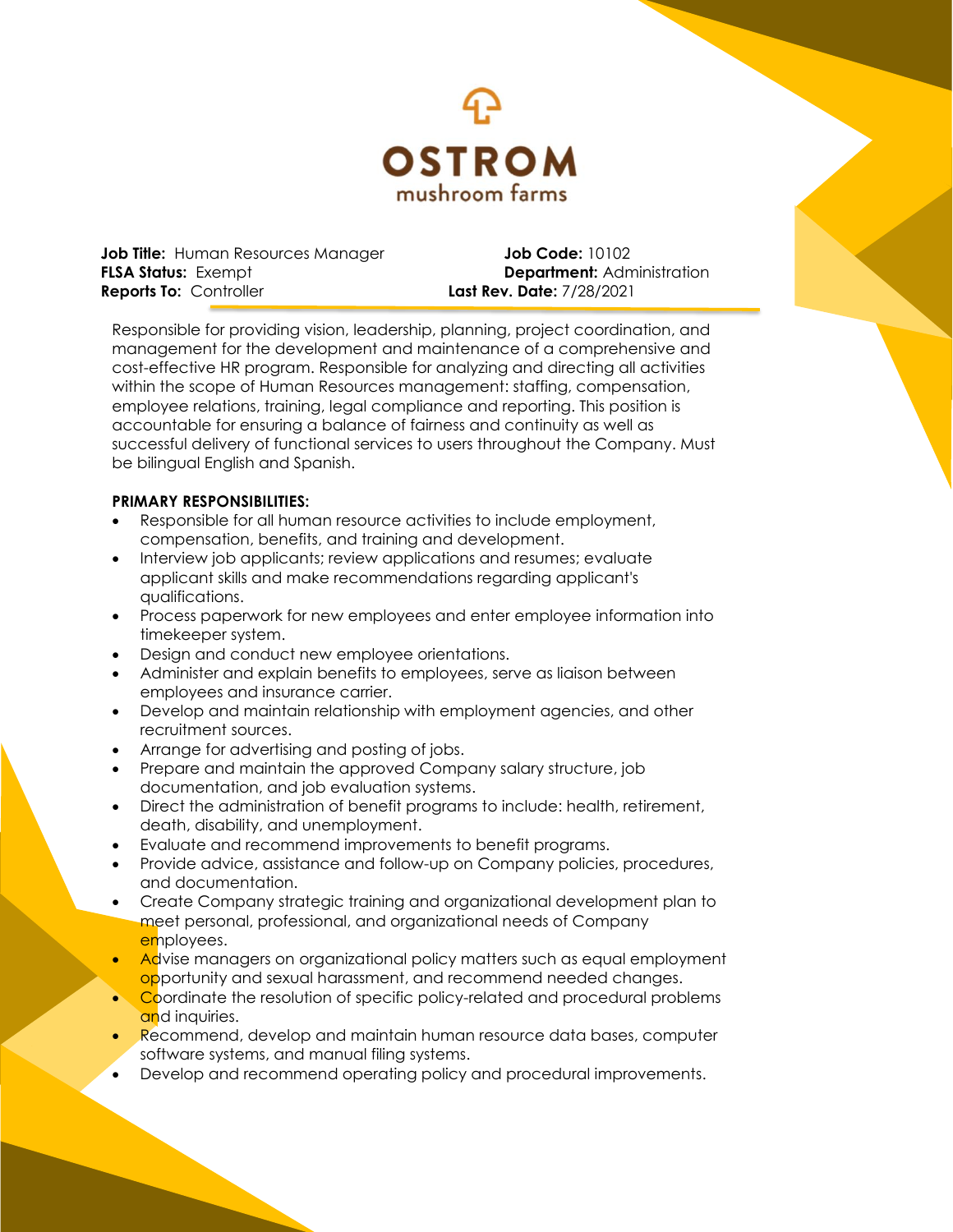- Evaluate Company culture and provide recommendations on changes to accomplish Company goals and objectives.
- Develop and coordinate grievances and mediate workplace disputes.
- Recommend and maintain an organizational structure and staffing levels to accomplish Company goals and objectives.
- Participate in management and Company staff meetings and attend other meetings and seminars as necessary.
- Direct the preparation and maintenance of such reports as are necessary to carry out the functions of the department.
- Maintain and prepare OSHA 300 log.
- Manage and process all worker injury claims and work with the third-party administrator.
- Investigate and report on industrial accidents for insurance carriers.
- Supervise farm security, Everson Farm human resource assistant and human resource clerk.
- Supervise all injured employees.
- Serve as a link between management and employees by handling questions, interpreting and helping resolve work-related problems.
- Provide current and prospective employees with information about policies, job duties, working conditions, wages, opportunities for promotion and employee benefits.
- Annually prepare Employee Information Report and submit to Department of Labor, EEOC, and Office of Federal Contract Compliance Program.
- Conduct exit interviews to identify reasons for employee termination/resignation.
- Maintain records and compile statistical reports concerning personnel-related data such as hires, transfers, performance appraisals, and absenteeism rates.
- Responsible for editing and auditing process automating timekeeper system for payment of wages to employees.
- Inform the Payroll Coordinator of any Payroll changes.
- Responsible for performing performance reviews.
- Ensure Company is in compliance with federal and state laws.

# **REQUIREMENTS, EDUCATION & EXPERIENCE:**

- Minimum of a Bachelor's degree or equivalent in Human Resources, Business, Organization Development.
- Ten plus years of progressive leadership experience in Human Resources positions.
- Extensive knowledge and experience in employment law, compensation, organizational planning, organization
- Development, employee relations, safety, and training and development.
- Possess ongoing affiliations with leaders in successful companies and organizations that practice effective Human
- Resources Management.
- **Excellent oral and written communication skills**
- **Active listening skills**
- **Training and Coaching skills Able to lead and develop Human Resources staff** members
- Able to serve as a successful participant on the executive management team that provides Company leadership and direction
- Able to interact effectively with the Company Board of Directors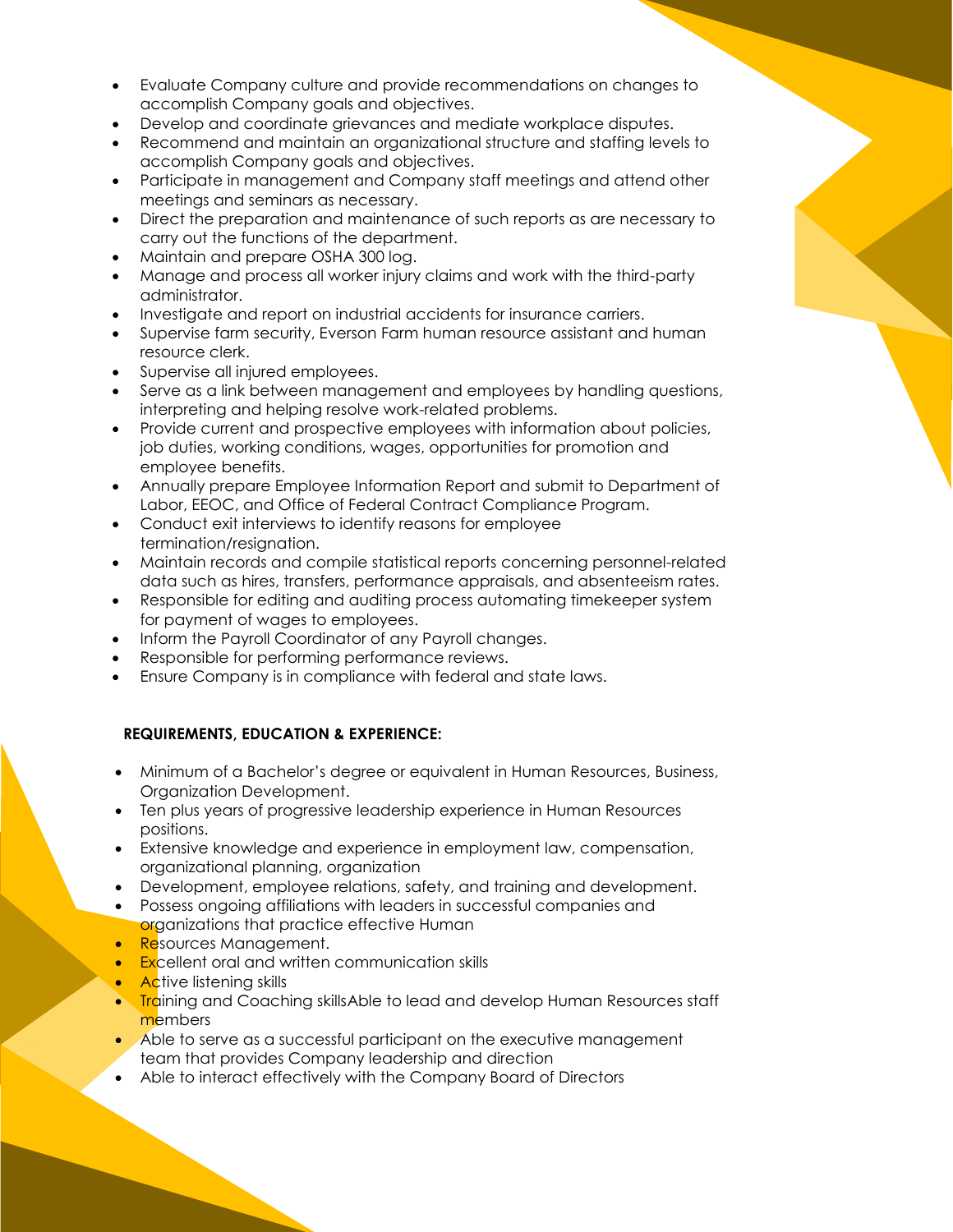- Computer skills in a Microsoft Windows environment. Must include Excel and skills in database management and record keeping
- Knowledge of various employment laws and practices
- Experience in the administration of benefits and compensation programs and other Human Resources programs.
- Able to maintain a high level of confidentiality
- Excellent organizational skills

#### **PHYSICAL DEMANDS:**

The physical demands described here are representative of those that must be met by an employee to successfully perform the primary functions of this job. While performing the duties of this job, the employee is frequently required to sit; use hands to finger, handle, or feel; reach with hands and arms; and talk; or hear. The employee is occasionally required to stand and walk. The employee must occasionally lift and/or move up to 10 pounds. Specific vision abilities required by this job include close vision, distance vision and ability to adjust focus.

Reasonable accommodations may be made to enable people with disabilities to perform the essential functions of the Human Resource Manager's job.

#### **WORK ENVIRONMENT:**

This position requires work in typical farm environment and includes conditions such as the following: cold, heat, wet, humid, fumes, odors, dusts, gases, trip hazards, sharp objects, heavy objects.

### **HACCP:**

Ostrom's is a food production facility operating within a defined food safety program (HACCP). All employees are required to maintain essential basic hygiene protocols as established within the departments. It is our objective and mandate to provide our current and future customers with food products grown, packed and distributed under sanitary, wholesome, and safe conditions.

This job specification should not be construed to imply that these requirements are the exclusive standards of the position. Incumbents will follow any other instructions, and perform any other related duties, as may be required by their supervisor.

I have read and understand the job description and agree to abide by its contents.

| Date: ______                           |  |
|----------------------------------------|--|
| Employee                               |  |
| <mark>Si</mark> gned: ________________ |  |
| Date: _________________________        |  |
| Manager                                |  |
|                                        |  |
| Signed: ___________                    |  |
| Date: _________                        |  |
| <b>Human Resources</b>                 |  |